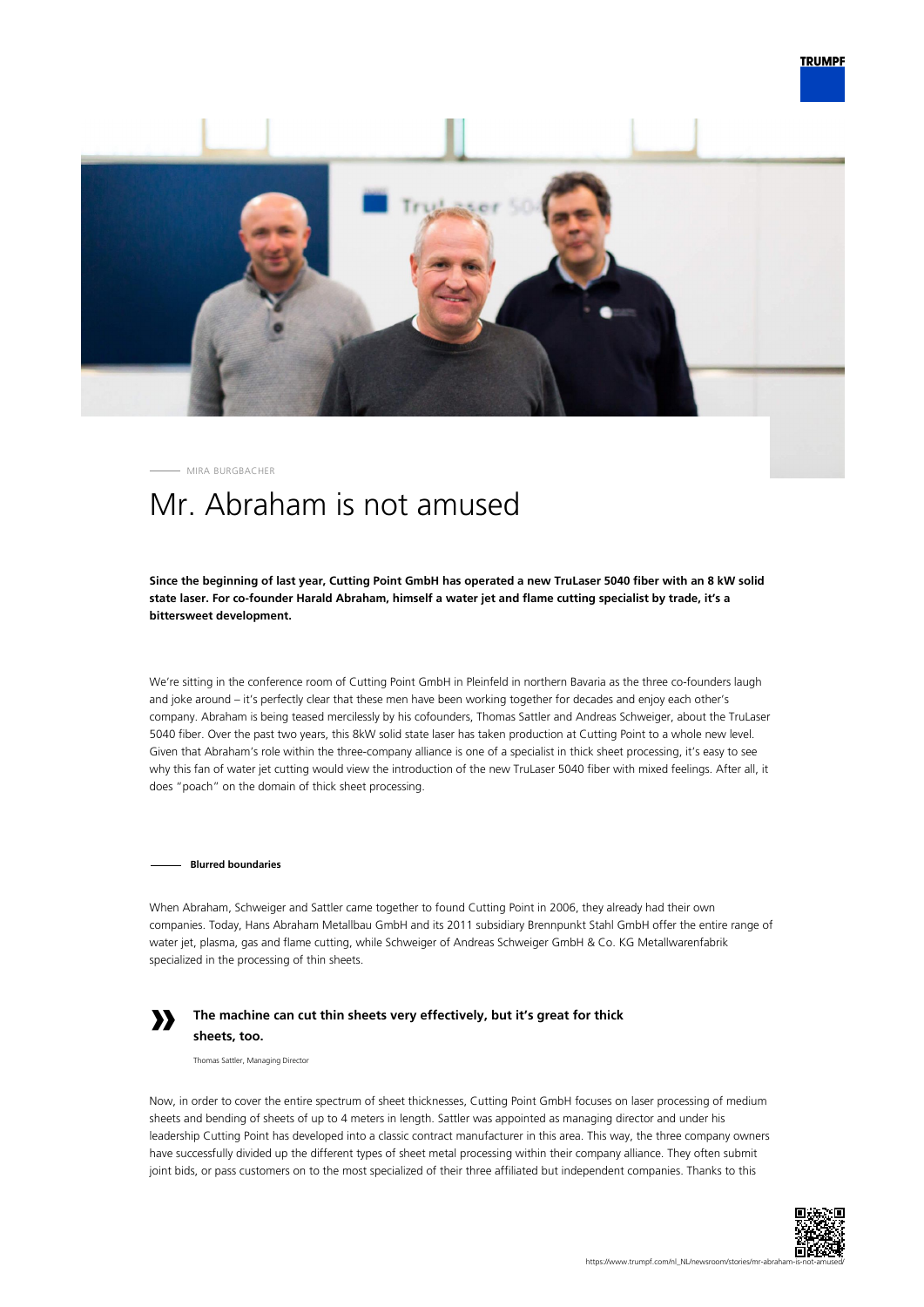

business arrangement, they are able to process thicknesses of between 0.5 and 200 millimeters regardless of the material. Now that they have acquired the TruLaser 5040 fiber, however, these clearly defined specializations in thick, medium and thin sheets are beginning to blur. "The machine can cut thin sheets very effectively, but it's great for thick sheets, too," says Sattler, while thick sheet specialist Abraham reluctantly adds: "I have to admit that if you have something like 8-millimeter copper, then the fiber far outperforms water jet cutting in terms of cutting speed. The same goes for aluminum and stainless steel."

#### **Investing in leading technology**

The decision to invest in the TruLaser 5040 fiber was taken for multiple reasons. "We already had two CO2 laser machines, and we didn't see the point in investing in a third," says Sattler. In the end, he admits with a grin, it was the stellar reputation of solid state laser technology that drew him in.



## **We had an order for 8 millimeter copper with a batch size of 500 that we simply couldn't have completed without the TruLaser 5040 fiber.**

Thomas Sattler, Managing Director

"Aside from the high cutting speed, we also value the solid state laser's efficiency – which clearly outstrips that of the two CO2 lasers," says Schweiger. "More and more sheet metal manufacturers are coming to us to have their components cut on our machine, since the productivity benefits of the solid state laser completely redefine pricing." Sattler adds: "We had an order for 8 millimeter copper with a batch size of 500 that we simply couldn't have completed without the TruLaser 5040 fiber."

#### **Efficient and precise**

The TruLaser 5040 fiber is also efficient in its use of materials. Operations manager Bernd Kummerer is particularly taken with the CoolLine function: "CoolLine allows me to nest components much more tightly than before when I'm cutting thick sheet. Without CoolLine, when I'm cutting a 20 millimeter sheet I can have a 10 millimeter bridge and the material will still fray because the heat is too much. With CoolLine, I can apply a 3 millimeter bridge to the same sheet and cut it without issue," he says. CoolLine is a function that enables targeted workpiece cooling during processing. The cutting head is fitted with special nozzles that spray water mist onto the sheet in a perfect circle around the laser beam, and the evaporation energy of the water cools the material.



The TruLaser 5040 fiber has also exceeded all expectations when it comes to its operating convenience. During three days of training, operators were able to try out all the many programming options right away (Picture: Thomas Abé)



A strong trio: Andreas Schweiger, Harald Abraham and Thomas Sattler (from left) have been working together for decades. (Picture: Thomas Abé)